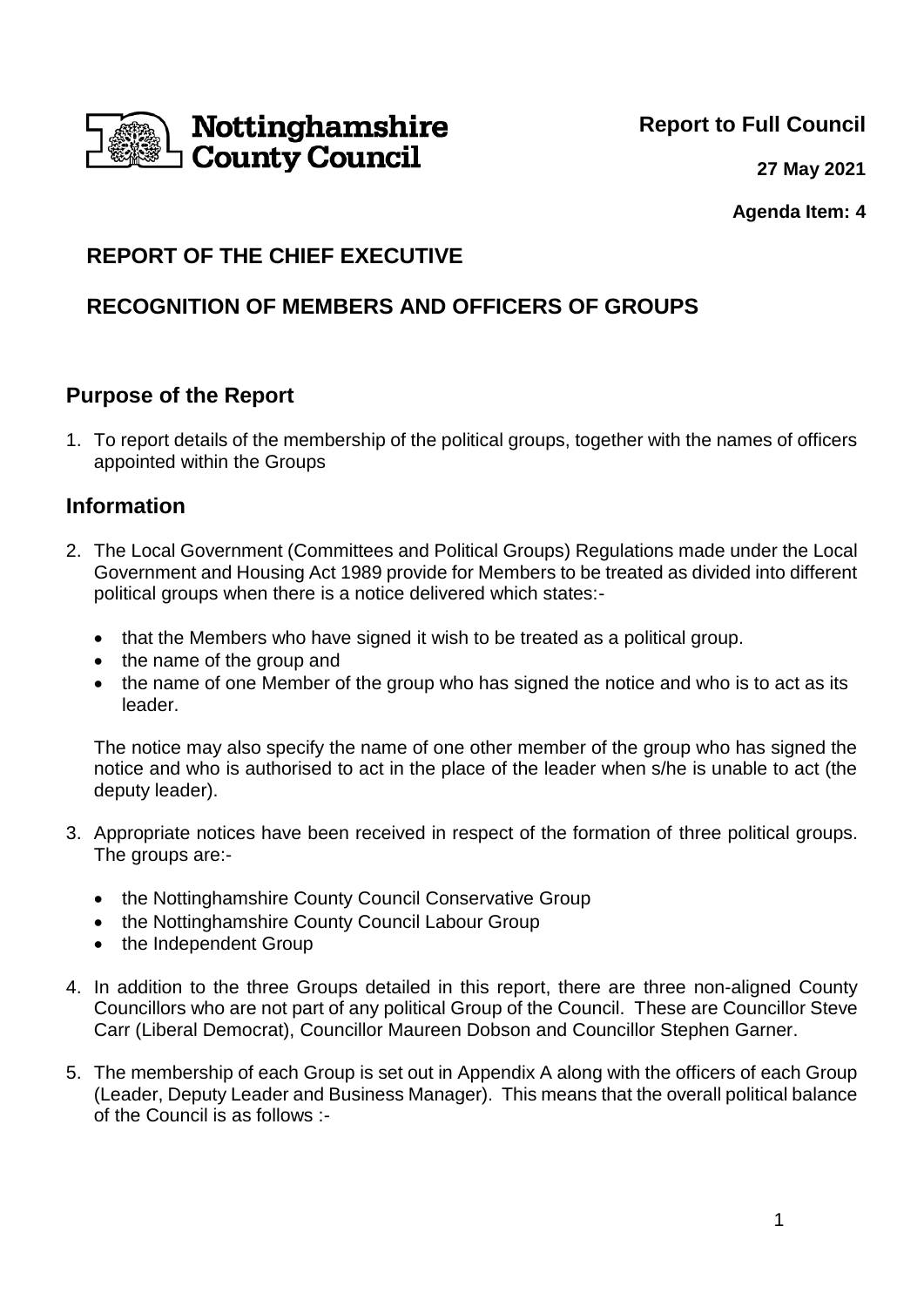|                                         | Number | %     |
|-----------------------------------------|--------|-------|
| <b>Conservative Group</b>               | 37     | 56.06 |
| Labour Group                            | 15     | 22.73 |
| <b>Independent Group</b>                | 11     | 16.67 |
| <b>Liberal Democrat</b>                 |        | 1.52  |
| Councillor Maureen Dobson (Independent) |        | 1.52  |
| Councillor Stephen Garner (Independent) |        | 1.52  |

6. There is a statutory requirement for seats on Committees and Sub-Committees to be allocated to the political groups in a way which reflects the overall balance of the Council. Details of these are dealt with elsewhere in the agenda.

### **Other Options Considered**

7. None, it is a requirement of the Constitution to report annually to Full Council.

### **Reason/s for Recommendation/s**

8. It is necessary for Council to note the political Groups on the Council and their Officers.

# **Statutory and Policy Implications**

9. This report has been compiled after consideration of implications in respect of crime and disorder, data protection and information governance finance, human resources, human rights, the NHS Constitution (public health services), the public sector equality duty, safeguarding of children and adults at risk, service users, smarter working, sustainability and the environment and where such implications are material they are described below. Appropriate consultation has been undertaken and advice sought on these issues as required.

# **RECOMMENDATION/S**

- 1) That the membership of the political Groups be recognised.
- 2) That the Officers of the Groups be noted.

#### **Anthony May Chief Executive**

**For any enquiries about this report please contact:** Sara Allmond, Advanced Democratic Services Officer Tel: 0115 9773794 Email: [sara.allmond@nottscc.gov.uk](mailto:sara.allmond@nottscc.gov.uk)

### **Constitutional Comments (HD 18/05/2021)**

10.The proposals in this report are within the remit of the Council.

### **Financial Comments (SES 14/05/2021)**

11.There are no specific financial implications arising directly from this report.